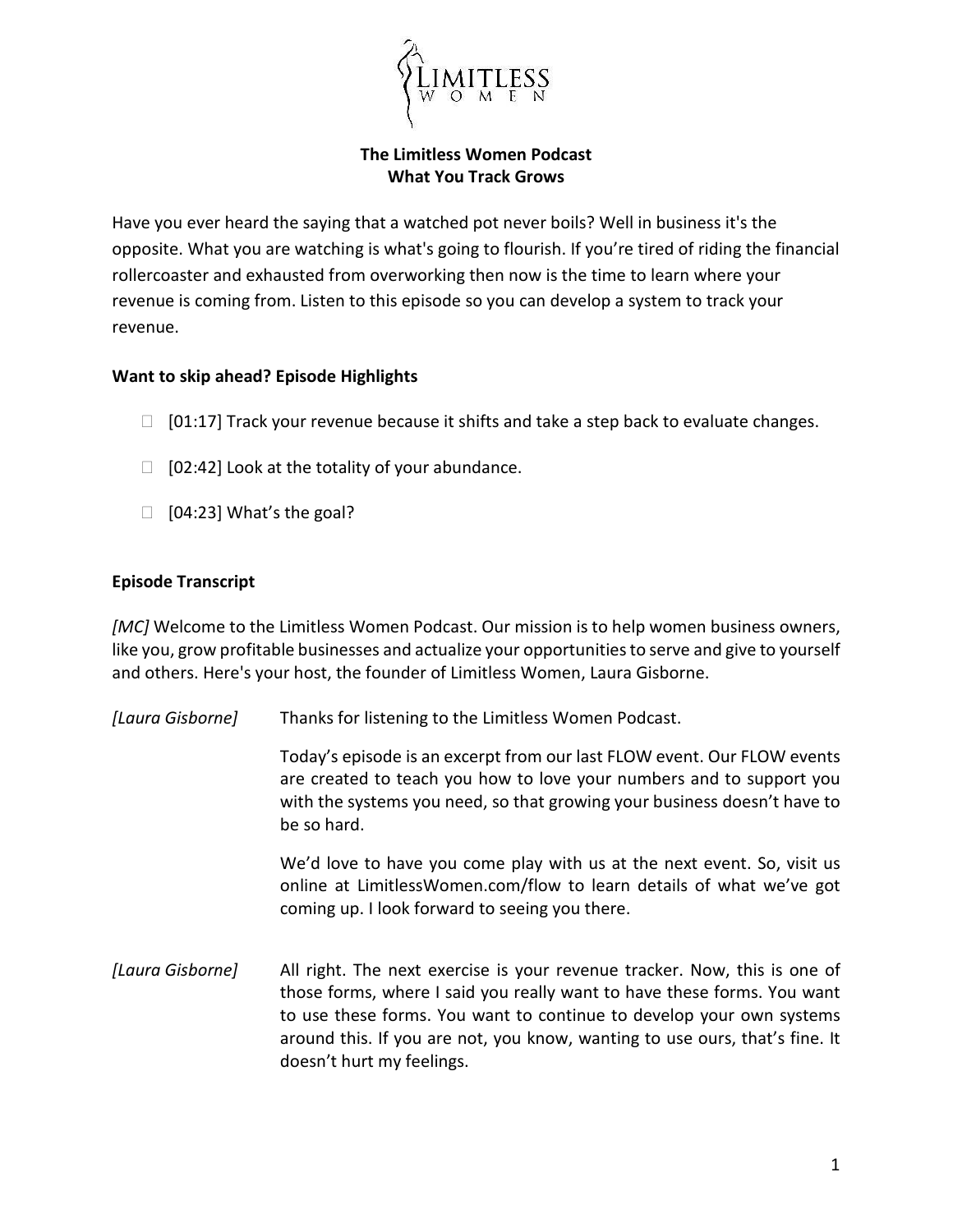

But, you do have to track your revenue and you have to know where your revenue is coming from. And that's a big one, that's a big important thing that happens because – or that you want to track because it shifts.

You may have a revenue stream in your business that's really strong at one point and then you may see that there's a call for another one and you're going to test-market that, right?

So, we test-marketed business school, it didn't just come out. We tested it in 2019, we ran a couple of people through it, and we ran an entire class through it with like 12 people in the next class. We have, you know, full class, 12 class  $-$  12 people is a full class.

And then, we took a step back and we evaluated and we changed our platform, right? So, we really got a whole new platform, dah, dah, dah. So, it takes a little while to get it going, but we have now  $a - a$  Facebook marketing funnel that's driving just strictly to that revenue stream, because we have proof of concept that's working. People are doing well with it. We know it works and we can move forward.

So, what you're selling as I said earlier in the bottom line for us was we were just offering a one-year program and then, we had a request for a different thing. So, we started VIP Retreats and then we had a different request, we started the business school. Do you see what I'm saying?

So, know where your revenue is coming from and if you're narrow and deep and you've got just a few things, that's great. So, what I want you to do is take a little enough time here and look at where is your current revenue coming from.

Now, I would have made it aside here. Some of you have multiple businesses, I encourage you to consider the revenue that's coming through from other sources as part of your revenue, okay?

I want you just for the sake of this exercise just for today because you can play with it both ways, you can play with just what's coming out of one business and you need to know those numbers. But, I also want you to look at the totality of your abundance.

If you're receiving alimony, put it on here. If you are receiving, I don't know, checks from the IRS – what are those – they're sending out checks these days. I'm not getting it, I'm not qualified. But, you know, you put it down.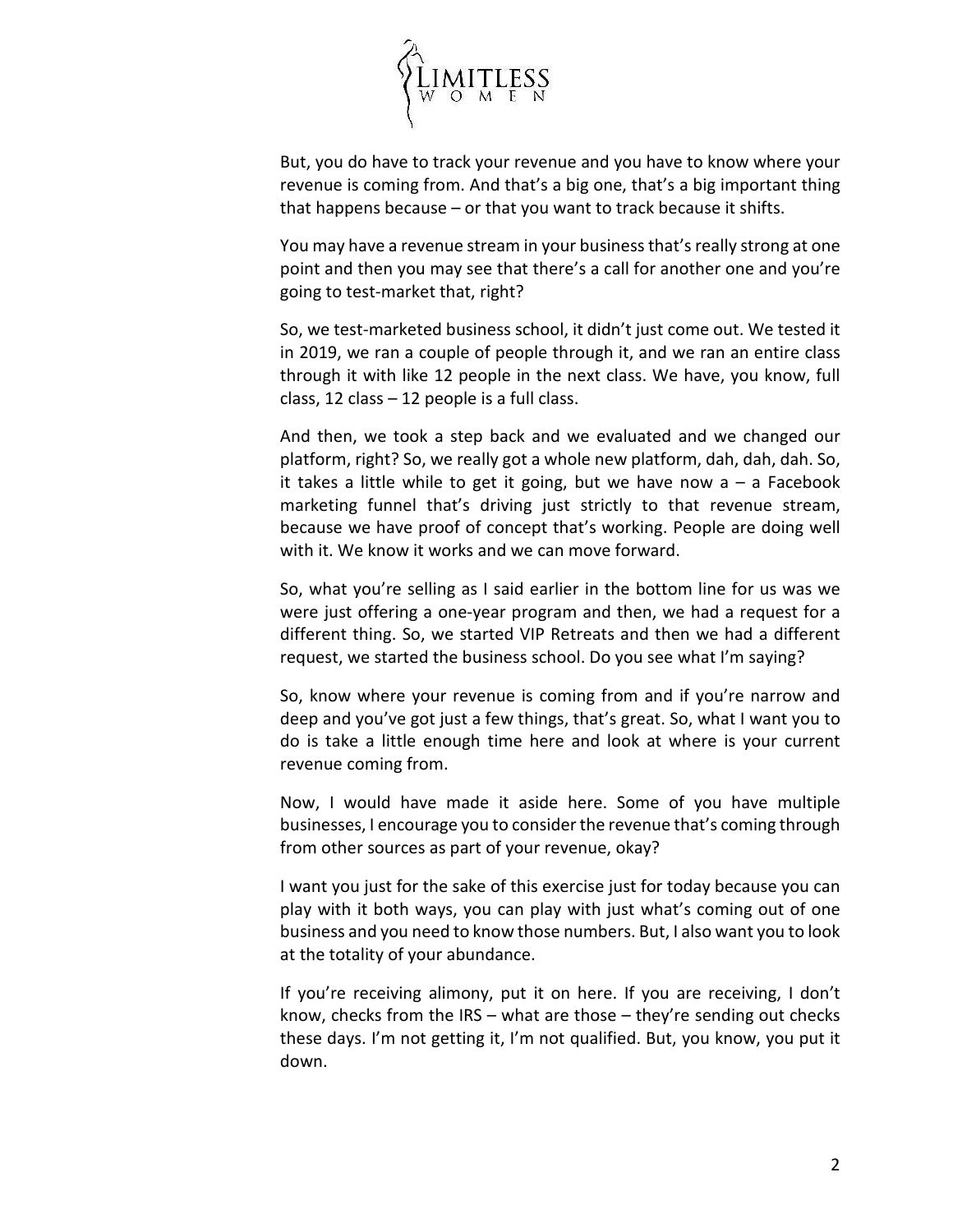

If you're receiving a retirement fund, put it down. You're receiving money from your investments, you're receiving money from your rental properties, put it down. Track your actual revenue.

And I'll tell you why. Every penny that comes in is worth celebrating. Every dollar that magically appears on your bank account or in your mailbox is worth giving thanks for.

So, let's put that in your revenue tracker with your current revenue. If you're in partnership with someone and their revenue is supplementing your revenue, great, put it down.

You're in the same household, you're allowed to hang out together and go to restaurants together even in the times of COVID, okay? That's part of what's coming in, write – write that down.

Is everybody okay with that? That's the first part of this exercise.

The next one is what's the goal? And, you know, the reason why I ask you to put in all the good stuff that's actually already happening is your goal is not necessarily to get rid of the others, the money that's coming in now. Your goal is to add onto that, right?

So, if you have an income stream that's coming in now and then you want to add to that, write that down in your goal.

We'll give you an example like a kind of cookie cutter amount of \$300,000 broken into little percentages of different streams for a coaching or consulting business. But, what I'm saying to you is that's just a model there for you.

So, what was your monthly business desire, right? The money that you wanted to have monthly. What does that look like annually, right? So, if it's \$8,333 a month, it's \$100,000 annually and break it up.

Here's the deal. It only hurts for a little bit. And what's great on the other side is that you can know where you are. We talked about this yesterday. In order for us to know where we're going, we have to know where we are. With me?

Wherever you are, you have sufficient enough to be on this telephone call in the conversation about your opportunities to develop and grow. That's a pretty blessed place to play.